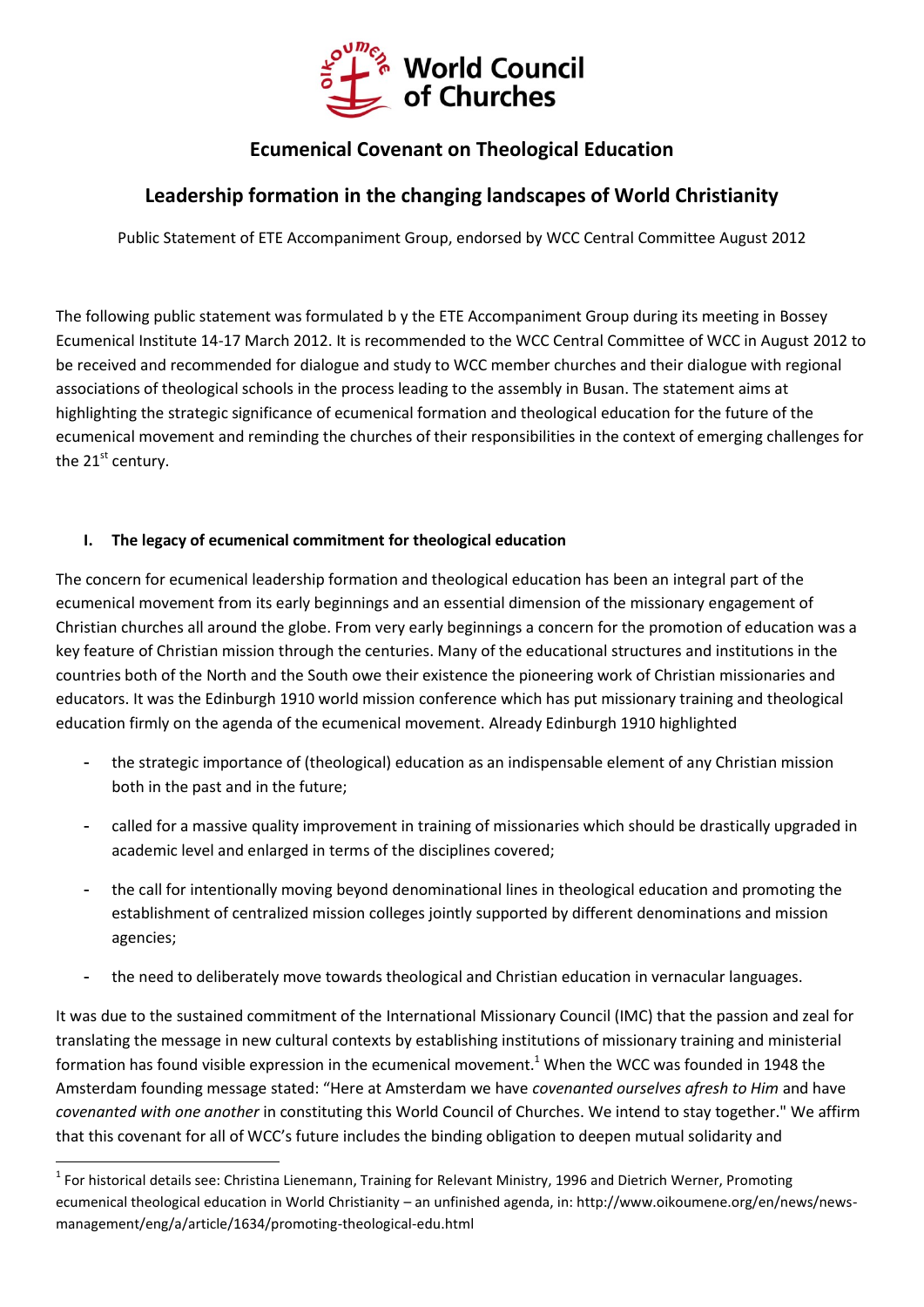

collaboration for strengthening theological education and ministerial formation in the churches. Four different instruments were created to serve the needs for ecumenical leadership formation, Christian education and theological training in the churches brought together in the fellowship of churches in WCC:

- the Theological Education Fund (1958-1976) of IMC in London, which brought together more than 100 mission partners all around the world for joint action in building up and strengthening capacities for theological education in the churches of the South and promoting contextualization of theological education. TEF was integrated into WCC in 1976 to give shape to the subsequent programs of PTE and ETE which served programmatic work on ecumenical theological education and curriculum innovation for institutions of theological education in the South and has benefitted through its programs, publications (Ministerial Formation) and project grants more than 1200 theological schools and their theological students all around the world;
- The World Sunday School Association which gave rise to the World Council of Christian Education (WCCE) which was integrated into WCC in 1971, in order to strengthen ecumenical collaboration and conceptual understanding of programs for Christian education in schools and in Sunday School Movements;
- The Ecumenical Institute of Bossey which was even founded prior to WCC in 1946 in order to serve as privileged ecumenical conference and study centre and has offered ecumenical formation programs for around 300o theological students since then;
- The WCC Scholarship program which has offered scholarships to both theological and non-theological study programs for younger Christian leaders for more than 60 years.

In integrating the tradition and constitutional mandates both of TEF and WCCE the WCC has taken up the moral and institutional obligation to continue that heritage of work for ecumenical formation, Christian education and ministerial formation while seeking new and creative ways of implementing this task under the new conditions and challenges of the 21<sup>st</sup> century. While each program of WCC has its own implications for ecumenical formation, Christian education and theological education history has shown that churches also need a visible and distinct programmatic activity in WCC to give shape to common action, ecumenical coherence and international collaboration in these areas. How this can be achieved institutionally and continued programmatically without leaving out or weakening one of the essential components and how to find proper collaboration and support for this work in WCC is a matter of concern to be discussed in the process towards Busan.

### **II. The strategic role of theological education for the future of World Christianity**

1

The commemoration of 100 years of Christian mission during the Edinburgh 2010 conference has affirmed again the strategic role of theological education for the future of World Christianity.<sup>2</sup> The preparatory study leading to the Edinburgh 2010 section on theological education has stated

"that some major advancement was made in some areas, namely the creation and pluralisation of independent institutions of theological education in the churches of the South. Also some major efforts have been made in order to work out indigenous and contextualized models of theological education. At the same time it is ...(obvious) that new and old challenges in the area of theological education continue and persist to hamper the relevance and accessibility of theological education for Christian mission today. Some crucial

<sup>&</sup>lt;sup>2</sup> See: Dietrich Werner, David Esterline, Namsoon Kang, Joshva Raja (eds): "Handbook on Theological Education in World Christianity", Regnum Publishers 2010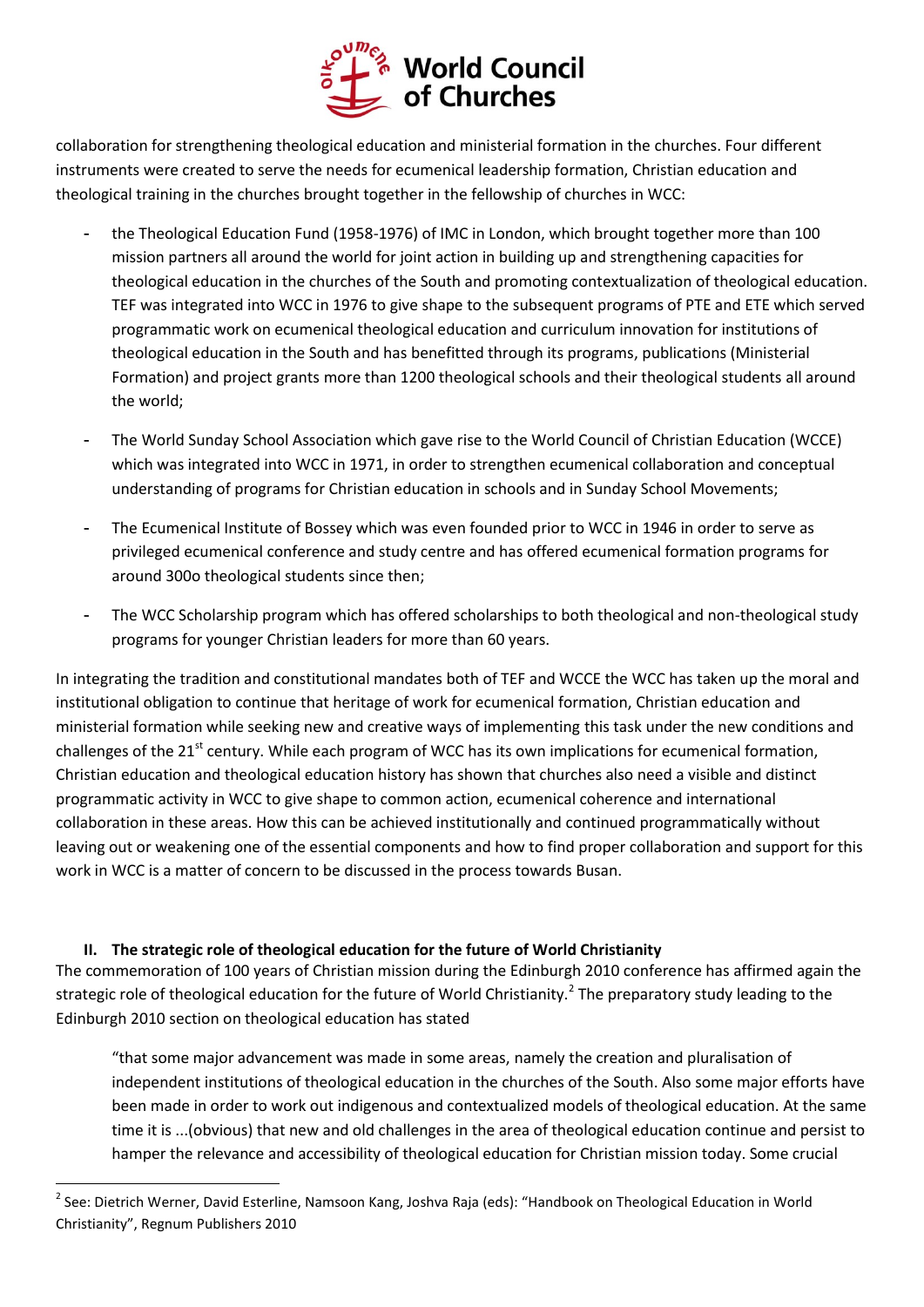

challenges seem to be even more dramatic than 100 hundred years ago. Thus there is an urgency for increasing coordinated efforts for international networking and solidarity in promoting theological education in the fellowship of churches. Some would speak of an *emerging global crisis in theological education* which is becoming obvious increasingly and will be marking the next decades in the 21st century, having the potential of endangering the very future and integrity of World Christianity."<sup>3</sup>

It has become a common conviction therefore, "that the concern for the promotion of theological education has been and should remain a priority area of joint witness and cooperation within the global missionary (and ecumenical) movement. ...The task for providing accessible and contextually relevant forms of theological education for each part of the worldwide fellowship of Christian churches is far from being accomplished. On the contrary, at the beginning of 21st century we are facing a new urgency and increasing demand to cope with the huge challenges, crisis symptoms and fundamental changes of theological education which are caused by the dramatic changes in the landscape of world Christianity."<sup>4</sup>

The Central Committee reminds the WCC member churches that "Churches should regard the support for theological education (both with regard to lower degrees as well as higher degrees at Master level) as one of their most important priority mandates and obligations. A church without proper and qualified theological education systems tends to diminish itself or ends in Christian religious fundamentalism. A church with properly developed theological education qualifies itself for greater degrees of interaction and outreach to the different levels and challenges in its society as well as to a deeper commitment to holistic Christian mission. Churches should have a clear sense of ownership of their institutions of theological education without falling into the trap of dominating or curbing them."<sup>5</sup>

The Central Committee concludes with conviction of the World Study Report on Theological Education "that theological education is the seedbed for the renewal of churches, their ministries and mission and their commitment to church unity in today's world. If theological education systems are neglected or not given their due prominence in church leadership, in theological reflection and in funding, consequences might not be visible immediately, but quite certainly will become manifest after one or two decades in terms of theological competence of church leadership, holistic nature of the churches mission, capacities for ecumenical and interfaith dialogue and for dialogue between churches and society. The transmission of the ecumenical memory and vision to future generations of pastors and church workers is a priority need in many WCC member Churches, its continuation is far from being secured at present."<sup>6</sup>

### **III. A fresh understanding on ecumenical formation in theological learning**

The basis of the WCC affirms: "The World Council of Churches is a fellowship of churches which confess the Lord Jesus Christ as God and Saviour according to the scriptures and therefore seek to fulfill together their common calling to the glory of the one God, Father, Son and Holy Spirit." In the constitution of WCC the concern for ecumenical theological education therefore receives a high priority: It is defined as one of the primary purposes and functions of the WCC to "nurture the growth of an ecumenical consciousness through processes of education and a vision of life in community rooted in each particular cultural context"(WCC constitution par III). The ecumenical movement from its very beginning had a profound impact on the understanding of Christian education in general and ministerial formation for future ministers and priests in particular. If the ecumenical movement as a whole is about strengthening common witness and promoting new forms of the visible unity between churches of different denominational and confessional traditions then the scandal of churches remaining in disunity and using distorted images of sister churches in one's own educational materials and publications needs to be overcome with foremost

1

<sup>3</sup> World Study Report on Theological Education 2010, WCC-ETE p. 54

<sup>4</sup> World Study Report on Theological education p. 18

<sup>5</sup> World Study Report 2010, p. 27

<sup>6</sup> World Study Report 2010p. 32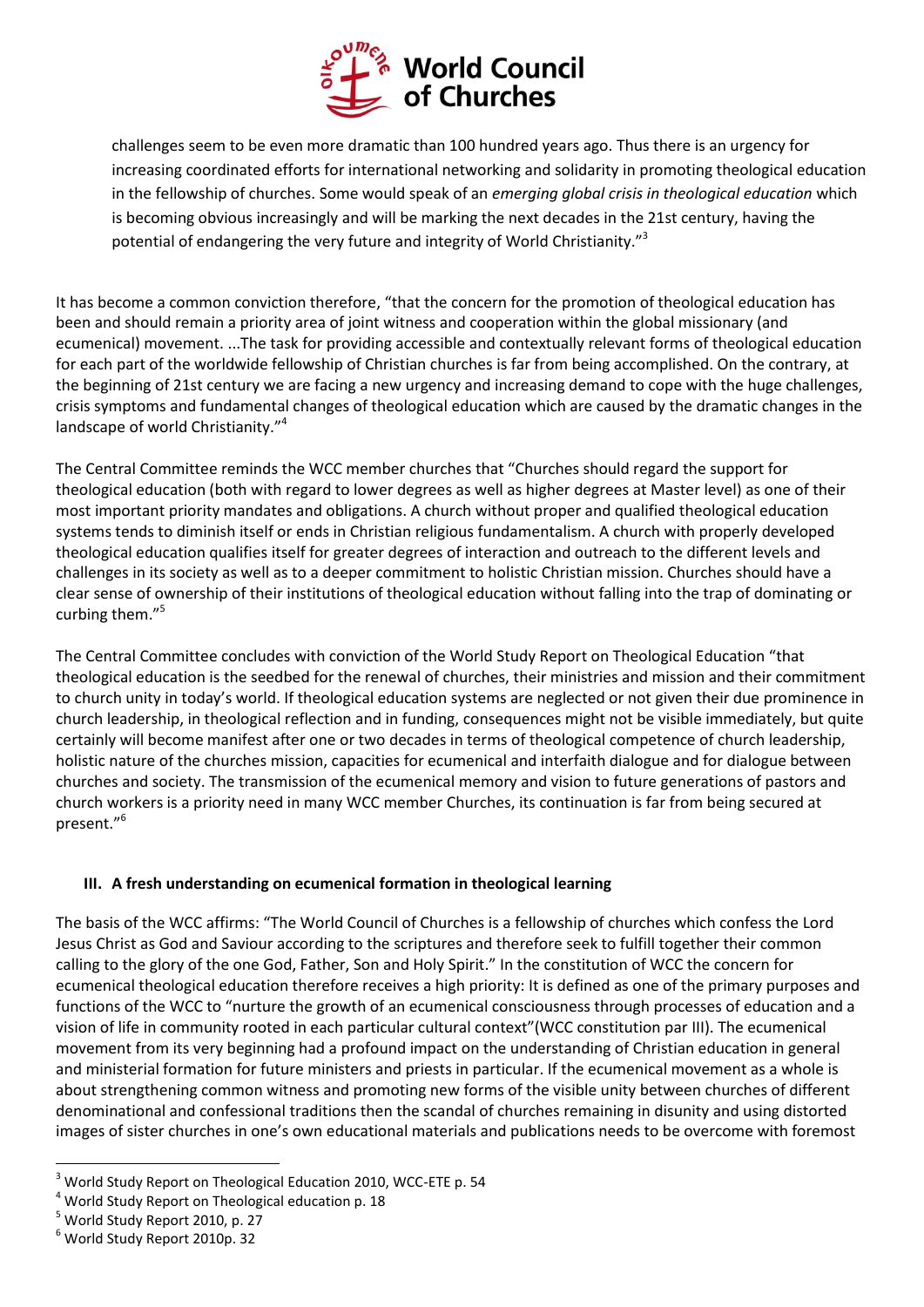

priority in the area of theological education and ministerial formation. The strengthening and pursuit of church unity in theological education therefore is a Gospel imperative for any church joining in the affirmation of the church as being "one, holy, catholic and apostolic" in its essence (The Nicene-Constantinopolitan Creed [381])

For the challenges at hand for Christianity in the  $21<sup>st</sup>$  century a fresh understanding of ecumenical formation in theological training and Christian education is needed which takes note of several transformation processes which affect the setting and needs for ecumenical learning at present. Ecumenical formation today has received a much wider and more comprehensive frame of reference.<sup>7</sup> Ecumenical formation includes

- the support of interdenominational or non-denominational institutions and programs of theological education (which was intentionally supported already by the Theological Education Fund (TEF) of the IMC);
- the introduction of distinct courses and curriculum models on ecumenism and World Christianity in each local theological school or faculty and the development of related proper teaching materials on ecumenism and vital issues for church witness (such as courses on HIV/AIDS, Disability issues, Eco/Justice, Diakonia);
- the inclusion of materials for interfaith-learning in theological education;
- the contextualization of the theological curriculum according to needs for common witness for justice, peace and integrity of creation;
- the enrichment of the theological curriculum and proper inclusion of issues from the perspectives of women and children;

We state with a sense of urgency: There is no future for the ecumenical movement as a whole if there is no commitment to ecumenical formation processes in formal and non-formal theological education programmes of WCC member churches. If theological education fails to be guided by an ecumenical vision of a church renewed in mission and service to the whole of humankind there will be a serious shortage in terms of a new generation of Christian leaders, pastors and theological teachers carrying on the ecumenical vision and commitment into the 21st century and a widening gap and estrangement between the majority clergy and ever fewer experts on the ecumenical movement and ecumenical theological discourse which can already be observed in a number of member churches.

What the WCC has stated on earlier occasions with regard to theological education holds true until the present:

*"There is a need to keep before the churches and the younger generation a concern for the visible unity which links sharing in God's mission and the pursuit together of justice and peace with the need to heal divisions between the churches through mutual dialogue, mutual recognition and reconciliation. Those involved in theological education and ministerial formation have a vital part to play, not only through giving an ecumenical dimension to all parts of their curriculum, but by embodying ecumenical principles through the sharing of resources, the establishment of ecumenical colleges, institutions, courses and federations, and the interchange of faculty and students of different traditions."<sup>8</sup>*

In the beginning of the 21st century we find ourselves in a new historical situation where we both need a fresh articulation of the ecumenical vision as well as a significant new commitment for ecumenical education and formation if the ecumenical movement is to remain a vital force for renewal and conversion in global Christianity. In a situation which is marked by the fact that the rapid globalization of markets, media and technologies has given rise to counter-reactions in terms of growing fundamentalism which is affirming exclusive and closed national, ethnic,

1

 $<sup>7</sup>$  See: WCC Document Magna Charta on Ecumenical Formation in Theological Education, 2010:</sup>

http://www.oikoumene.org/en/resources/documents/wcc-programmes/education-and-ecumenical-formation/ecumenicaltheological-education-ete/wcc-programme-on-ecumenical-theological-education/magna-charta-on-ecumenical-theologicaleducation-in-the-21st-century-ete-reference-document.html

 $^8$  : Message of the world conference of WCC on theological education in Oslo 1996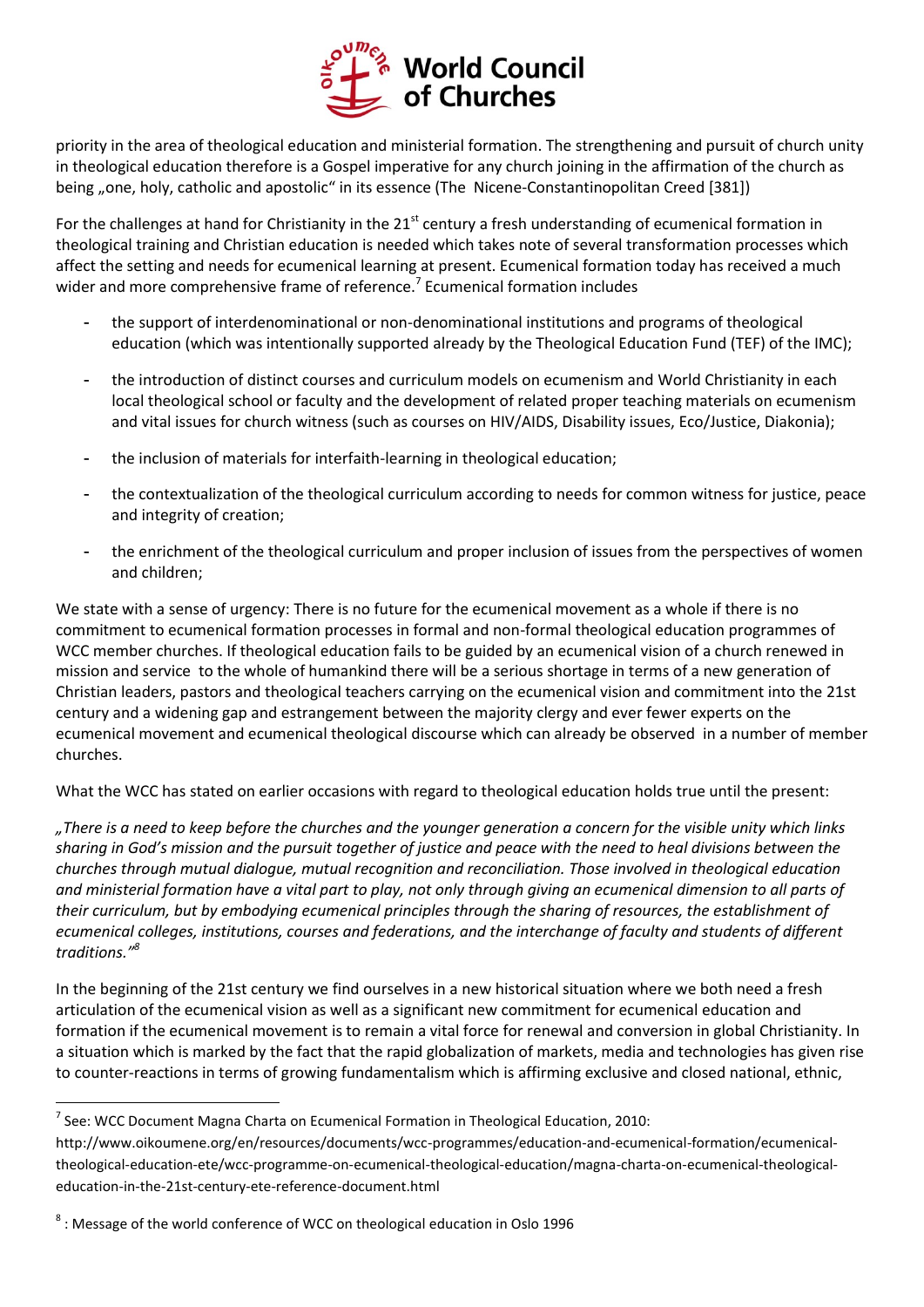

cultural and religious identities all are obliged us to renew and rethink our commitment to ecumenical formation as an priority for safeguarding the continuation of the ecumenical movement and ecumenical witness as a whole. Ecumenical formation is not only a "constitutive mark of the church being the church"(Vancouver 1983) but also an essential priority and new urgency at the beginning of the 21st century.

#### **IV. Major challenges and new chances for theological education in the 21st century**

The Edinburgh 2010 study process on theological education has identified as the most important challenges for reshaping and strengthening theological education and missionary training for World Christianity in the  $21<sup>st</sup>$  century the following factors<sup>9</sup>:

- a) Disparity in the availability of resources for theological education between the North and the South and within several regions
- b) The tremendous rise in the number of higher education students in the South in general and the rise in applications for theological study programmes in particular
- c) The growing interest of Pentecostal churches in theological education programmes
- d) The urgent needs prevailing in many contexts to create more space for women in theological education, theological leadership and in the ministries of the church
- e) The lack of common quality standards and mutual recognition between theological schools of different contexts, denominational background and theological orientation
- f) Denominational fragmentation of the international landscape of theological education institutions
- g) The grave lack of scholarships and grants available for higher studies in theological education and the increasing difficulties of churches to fund their institutions of theological education
- h) Changing structural conditions of theological education (the move in some contexts away from churchrelated seminaries towards state-funded departments of religious studies)
- i) The fundamental implications of global migration movements and changing and increasingly diverse constituencies for programmes of theological education

The current global survey on theological education project<sup>10</sup> with its empirical research has shown, that 33% of all respondents have stated that there are not enough or even far too few theological schools and theological education programs in their region.

The Edinburgh 2010 report also had stated: The integrity and authenticity of all the diverse streams of World Christianity in the  $21<sup>st</sup>$  century can be maintained and deepened only if we move beyond a situation in which Christianity seems to flourish where theological education does not and vice versa, but where instead innovative forms of theological education are emerging which are life-giving, renewing, participatory and relevant for the growing charismatic renewal movements in the South and for the renewing churches in the North. What we need for the future is a more intentional cooperation and strengthened instruments both from churches and ecumenical agencies to contribute to the advancement of theological education and ecumenical formation in the 21<sup>st</sup> century.

 9 See: Daryl Balia and Kirsteen Kim, Edinburgh 2010 Vol II, Witnessing to Christ Today, Section on Theological Education and Formation, Edinburgh 2010, p. 148-174; Kirsteen Kim and Andrew Anderson, Mission Today and Tomorrow, Final Report on the Session on Theological Education and Formation, Regnum Edinburgh 2010 Series, Oxford 2011, p. 158-165

<sup>&</sup>lt;sup>10</sup> https://www.research.net/s/globalsurveyontheologicaleducation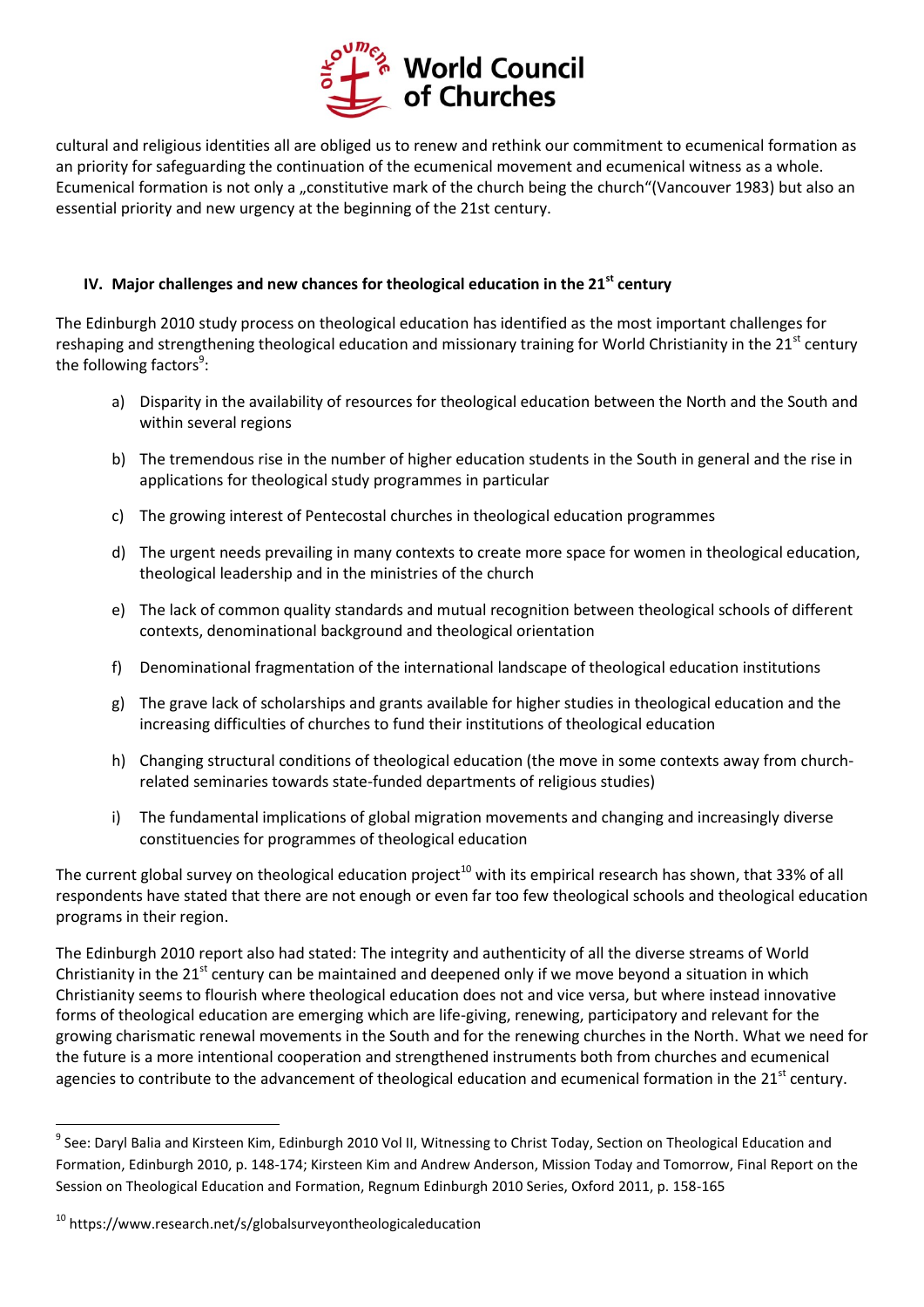

### **V. The role and relevance of Christian theology in higher education institutions**

The WCC also alerts the churches on certain trends and changes in the area of higher education institutions and related university policies which affect the role of Christian theology. The plausibility and legitimacy of 'theology' (as a confession bound distinct academic discipline) in secular university contexts is increasingly questioned in several places. There is a trend to move away from theological faculties and to give priority to departments of religious studies in state-funded universities. Reports from both Great Britain, Scandinavia and Germany indicate a decline in research projects and teaching positions in theology proper and a shift towards projects and positions in the field of religious studies. Very similar changes and trends are reported from a number of African as well as - to a minor extend – from Asian countries and certainly from the US context.

Therefore churches wherever politically possible should engage with governments in order to secure the future of theological education in their university settings. There is a move from denominational seminaries to studying in university faculties of religion. This means that many of the theological seminaries are at risk of closure or the dimension of ministerial formation has been weakened. This also risks a disconnect from the international communions of various Christian traditions. Also inter-denominational theological seminaries have been closed or are threatened in some contexts. Increasing tendencies of universities to integrate on theological education under Philosophy and Religion departments put pressure on churches to look for their denominational oriented training centers.

The Central Committee therefore joins in the voices of the Third Consultation of Theological Faculties in Europe in Graz, Austria, July 2010 which made a plea to recognize the validity and importance of theology within the university context and stated:

*"The move to Religious Studies is in part a response to a decrease in student numbers, in part a reflection of an interest in the religious pluralism of Europe. However, the inevitable result is a decrease in the number of faculty in traditional theological disciplines. We recognize that Theology and Religious Studies can be complementary disciplines in a faculty."It further* emphasized the *"urgent need to make the case for the importance of theology in the context of universities in Europe. The case for theology taking its place amongst the humanities (and indeed the sciences) needs to be made by University teachers, church leaders and Christians with influence on the authorities. Reasons for the ongoing significance of theology include the rich history of theology in the Universities from their birth, the growing importance of religion in European and world politics, and the postmodern critique of any claim to an ultimately non-confessional worldview"<sup>11</sup>*

#### **VI. Common convictions on essential elements for quality theological education**

<u>.</u>

The Central Committee welcomes the new international dialogue on quality in theological education and the theological perspectives which have been developed on this.<sup>12</sup> It is the role of WCC to call churches for more unity and common collaboration. In the area of theological education the commitment to church unity across denominational boundaries and to common quality standards are necessarily interrelated. Increasingly the debate

 $11$  THE 3<sup>RD</sup> CONSULTATION OF THEOLOGICAL FACULTIES IN EUROPE 7TH - 10TH JULY 2010, GRAZ, AUSTRIA "Jeopardised or in demand? Academic Theology in Europe between Education, Science and Research", see: http://www.unigraz.at/grazerprozess/tagung2010/Final\_Statement\_2010\_en.pdf

<sup>&</sup>lt;sup>12</sup> International consultation on quality in theological education, WOCATI, Johannesburg June 2011, see: http://wocati.org/index.php?id=1863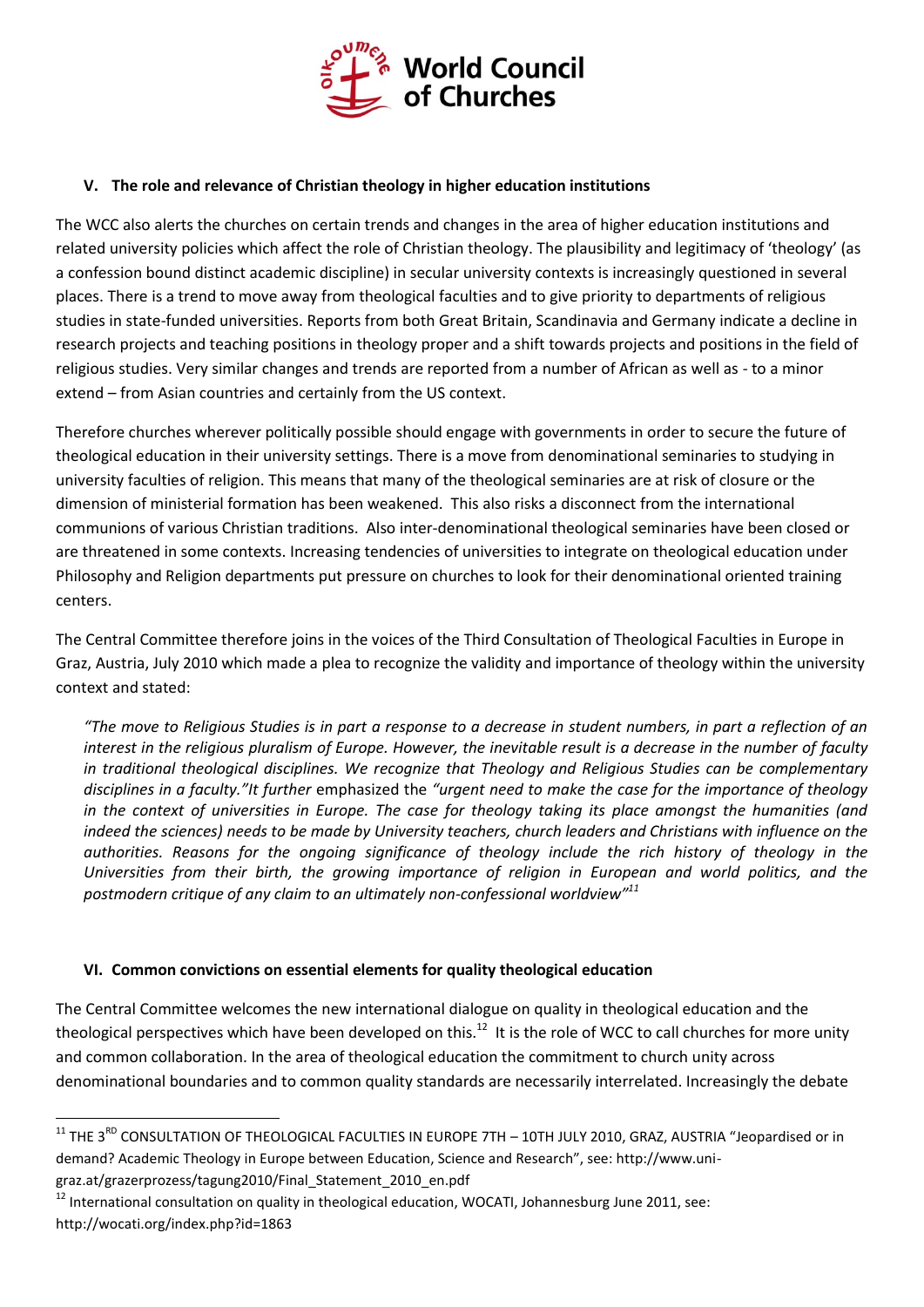

on quality standards has become an important dimension in conferences of regional associations of theological schools. The Draft Version of a Common Charter on Quality in Theological Education<sup>13</sup> which has been developed by WCC-ETE is recommended to be further discussed with representatives of member-churches, Evangelical, Pentecostal and Roman Catholic partners. The Central Committee confirms that there should be common affirmations in the area of quality in theological education which are of theological significance. It can be commonly affirmed for instance

- *That reading and studying the Bible as the Word of God should form the basis and undisputed primary resource of any theological education* which takes part in the continuous effort to translate the message of God's love and hope for future generations in given cultural contexts. Therefore immersing oneself into the rich treasures of its symbols, narratives, images and stories can serve as a common ground between different Christian traditions and also as an inspiration for alternative ways of theological reflection beyond critical reasoning.
- That World Christianity needs a multitude of different *contextualized forms of theological education* and the task of Edinburgh 1910 for theological education in vernacular languages and cultures is only gradually and very incompletely fulfilled. Therefore an urgent need remains in many places for culturally and linguistically appropriate programmes and resources of theological education.
- That the *Church, Christian mission and theological education are inseparably interlinked* with each other although conditioned by various social and political contexts this inter-linkage might be expressed in different ways , church-related theological seminaries, faculties of theology or Divinity Schools in secular universities. The concrete implementation of this vital interrelatedness between Christian mission and theological education remains a constant task for all churches and institutions of theological education as long as the fundamental task for translating the message is taken seriously.
- *That Theological education always is in critical and anticipatory solidarity with Christian churches.* The process of theological education both reproduces and reflects existing ecclesial and denominational realities and identities, but in its prophetical role should also challenge the existing patterns of both the church and the world from the perspective of the Kingdom of God and his love for all creation.
- That Theological education essentially is an *ecumenical task of all Christian churches together*. Theological education curricula which do not pay proper attention to the wider spectrum of different denominational traditions and are not done in an ecumenical spirit violate the unity of the body of Christ and lead to a prolongation of the denominational fragmentation of the body of Christ. Thus the rise of religious fundamentalism, including within Christianity, and the diminishing understanding of the values and significance of the ecumenical movement present two of the most serious challenges for the future of theological education and its task to promote a proper and holistic understanding of Christian witness, service and unity.
- *That Educating the whole people of God* is a key to mission and Christian mission should be the organizing focus and reference point of theological education. As Christ's mission has had a deep concern for children, *any mission-minded theological education in the 21st century needs to have concern for children's ministries and children's theology* in order to give visible expression to the fact that children represent 30% of world Christianity while still being marginalized in theological curricula. We are called to an expanded definition of theological education as theological formation begins at a very young age, and does not happen not only in

1

<sup>13</sup> See: http://www.oikoumene.org/en/resources/documents/wcc-programmes/education-and-ecumenical-

formation/ecumenical-theological-education-ete/wcc-programme-on-ecumenical-theological-education/towards-a-commoncharter-on-quality-in-theological-education-dietrich-werner.html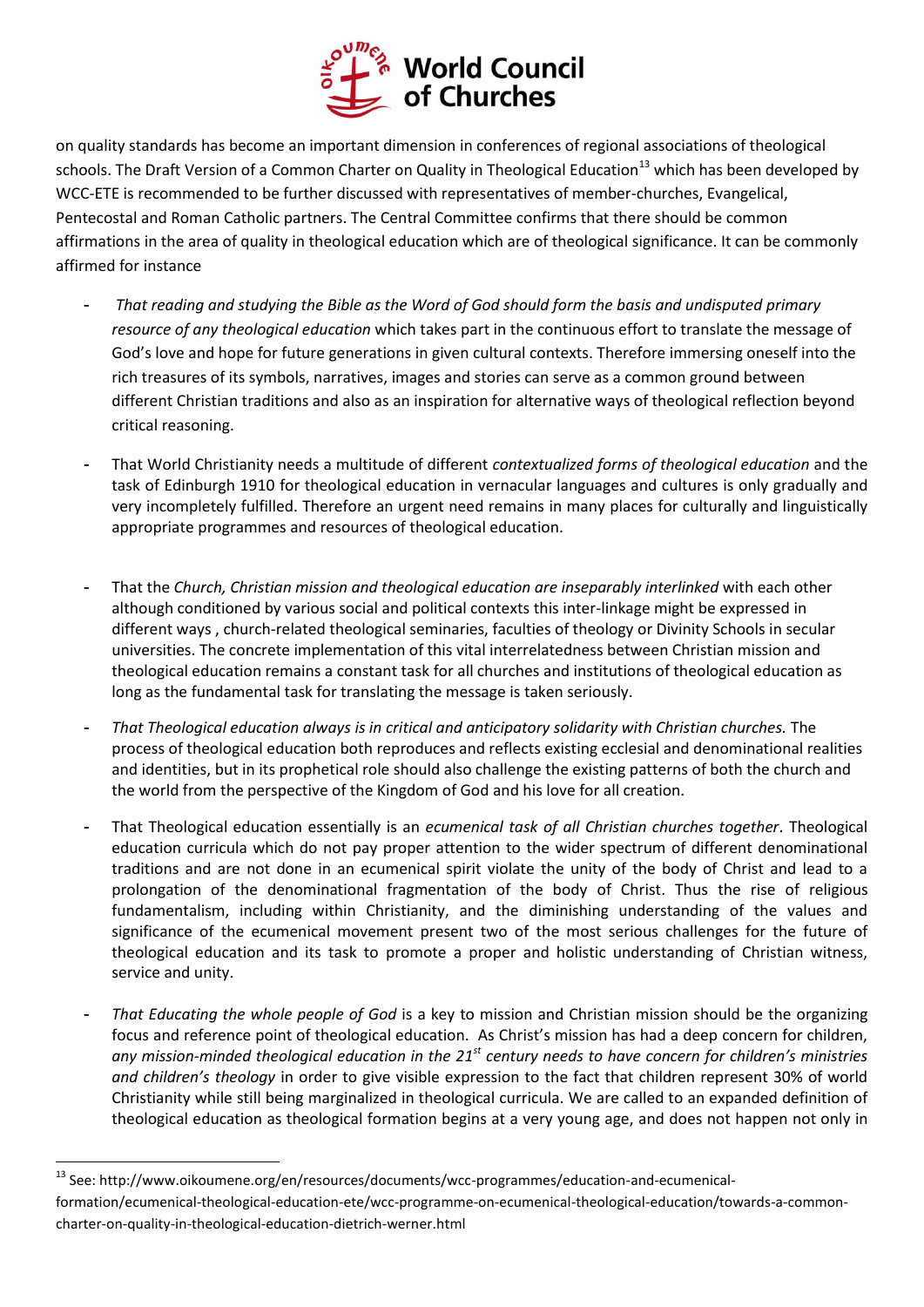

schools and churches. Children should be seen at the centre both in church life as well as in programmes of Christian education and theological formation. As most theological education for children is still left to women, theological education institutions are called to support theologically-sound role models of both sexes today.

#### **VII. The Future of WCC's involvement in ecumenical formation and theological education**

For the future of ecumenical formation and theological education work in the different programmatic components in WCC we affirm the following priority suggestions:

- the area of ecumenical formation and theological education should receive a visible, distinct and strong role in the future working agenda and structure of WCC in the post-Busan period.
- The WCC needs a proper and high level international 'Joint Working Group on Ecumenical Formation and Theological education' which would bring together major players both from WCC's constituency as well as from non-WCC member churches such as Evangelical, Roman Catholic, Pentecostal and other players.
- The formation and work of regional forums of associations of theological schools in Africa, Latin America and Asia which serve a crucial tool for bringing together churches and networks of theological education from all denominational background needs to be continued, accompanied and further strengthened in future.
- a more visible commitment of WCC is needed in the *area of Christian education* which historically for long decades had belonged to its core mandates.
- WCC needs to encourage churches to come together for a new international dialogue on the concept of ecumenical formation for the future of world Christianity. What is our common understanding of ecumenical formation at present? Do we have clear objectives for ecumenical formation defined which correspond to the needs of churches in the changing ecclesial landscape? Could it be that there is a shift of emphasize in the concept and understanding of ecumenical formation shifting from doctrinal and denominational dimensions to ecological and interfaith-related issues and themes? What are the most important agents of change and strategic partners in ecumenical formation today?
- As the churches continue to struggle with increased costs as well as diminishing financial means for theological education institutions, with decreasing enrolment numbers of theology students in several regions as well as with the search for more relevant forms of ministerial formation at present it should be the role of WCC to bring together both global and regional partners in order to develop a common framework of information and action for advancing theological education in all areas in need. Do we have a sufficiently clear understanding on what the changing ecclesial landscapes actually mean and imply for theological education in future?
- WCC in dialogue with representatives of churches as well as associations of theological schools should closely monitor ongoing processes on accreditation, quality assurance and recognition of theological institutions. Churches in today's context have to struggle and to cope with increased demands for state accreditation for their schools which can threaten some of their theological schools (Indonesia).
- WCC should assist churches to continue to develop internationalization in theological education by investing in networking between institutions of theological education of different parts of the ecumenical family
- Churches should raise their prophetic voice and fight for the future of sound and biblically based ministerial formation and theological education where its continuation at present is endangered for political or financial factors